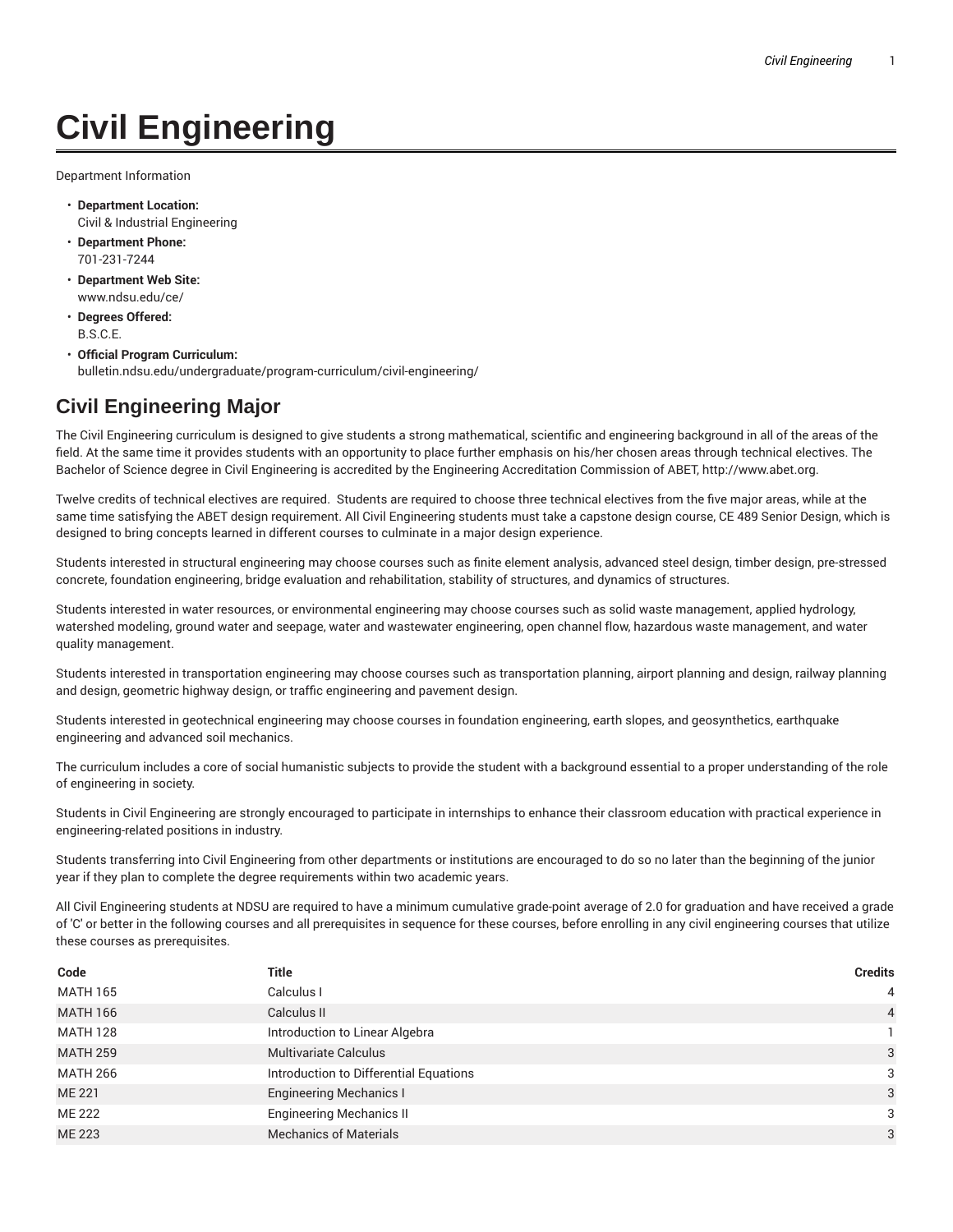Graduate programs leading to Master of Science and Doctor of Philosophy degrees are available in specialized fields. For more complete details, see the Graduate Bulletin (http://bulletin.ndsu.edu/past-bulletin-archive/2018-19/graduate) online.

## **Plan of Study**

Please note this is a sample plan of study and not an official curriculum. Actual student schedules for each semester will vary depending on start year, education goals, applicable transfer credit, and course availability. Students are encouraged to work with their academic advisor on a regular basis to review degree progress and customize an individual plan of study.

| Freshman                                   |                       |                                |                |
|--------------------------------------------|-----------------------|--------------------------------|----------------|
| Fall                                       | <b>Credits Spring</b> |                                | <b>Credits</b> |
| <b>CHEM 121</b>                            |                       | 3 CE 111                       | 2              |
| CHEM 121L                                  |                       | 1 CHEM 122<br>4 CHEM 122L      | 3              |
| <b>ENGL 110</b>                            |                       |                                | $\mathbf{1}$   |
| <b>ENGL 120</b>                            |                       | 3 COMM 110                     | 3              |
| <b>MATH 165</b>                            |                       | 4 MATH 166                     | 4              |
| <b>GEN ED HUMANITIES CATEGORY</b><br>$"A"$ |                       | 3 ME 221                       | 3              |
|                                            | 18                    |                                | 16             |
| Sophomore                                  |                       |                                |                |
| Fall                                       | <b>Credits Spring</b> |                                | <b>Credits</b> |
| <b>CE 204</b>                              |                       | 4 IME 460                      | 3              |
| CE 212                                     |                       | 3 MATH 266                     | 3              |
| <b>GEOL 105</b>                            |                       | 3 ME 223                       | 3              |
| MATH 128 (129)                             |                       | 1 PHYS 252                     | 4              |
| MATH 259 (265)                             |                       | 3 GEN ED WELLNESS CATEGORY "W" | 2              |
| <b>ME 222</b>                              | 3                     |                                |                |
|                                            | 17                    |                                | 15             |
| <b>Junior</b>                              |                       |                                |                |
| Fall                                       | <b>Credits Spring</b> |                                | <b>Credits</b> |
| CE 309                                     |                       | 3 CE 303                       | $\mathbf{2}$   |
| CE 316                                     |                       | 3 CE 303L                      | $\mathbf{1}$   |
| <b>ENGL 321</b>                            |                       | 3 CE 343                       | 4              |
| <b>ENGR 402</b>                            |                       | 1 CE 370                       | 3              |
| ME 350                                     |                       | 3 CE 371                       | $\mathbf{1}$   |
| ENGR 311 (FULFILLS GEN ED<br>CATEGORY "A") |                       | 3 CE 408                       | 3              |
|                                            |                       | <b>CE 418</b>                  | 4              |
|                                            | 16                    |                                | 18             |
| Senior                                     |                       |                                |                |
| Fall                                       | <b>Credits Spring</b> |                                | <b>Credits</b> |
| CE 310                                     |                       | 1 CE 483                       | 3              |
| <b>CE 404</b>                              |                       | 3 CE 489                       | 3              |
| <b>CE 444</b>                              |                       | 3 IME 440                      | $\sqrt{2}$     |
| ENGR 312 (FULFILLS GEN ED<br>CATEGORY "B") |                       | 3 Technical Elective           | 3              |
| GEN ED SOCIAL SCIENCES<br>CATEGORY "B"     |                       | 3 Technical Elective           | 3              |
|                                            |                       |                                |                |